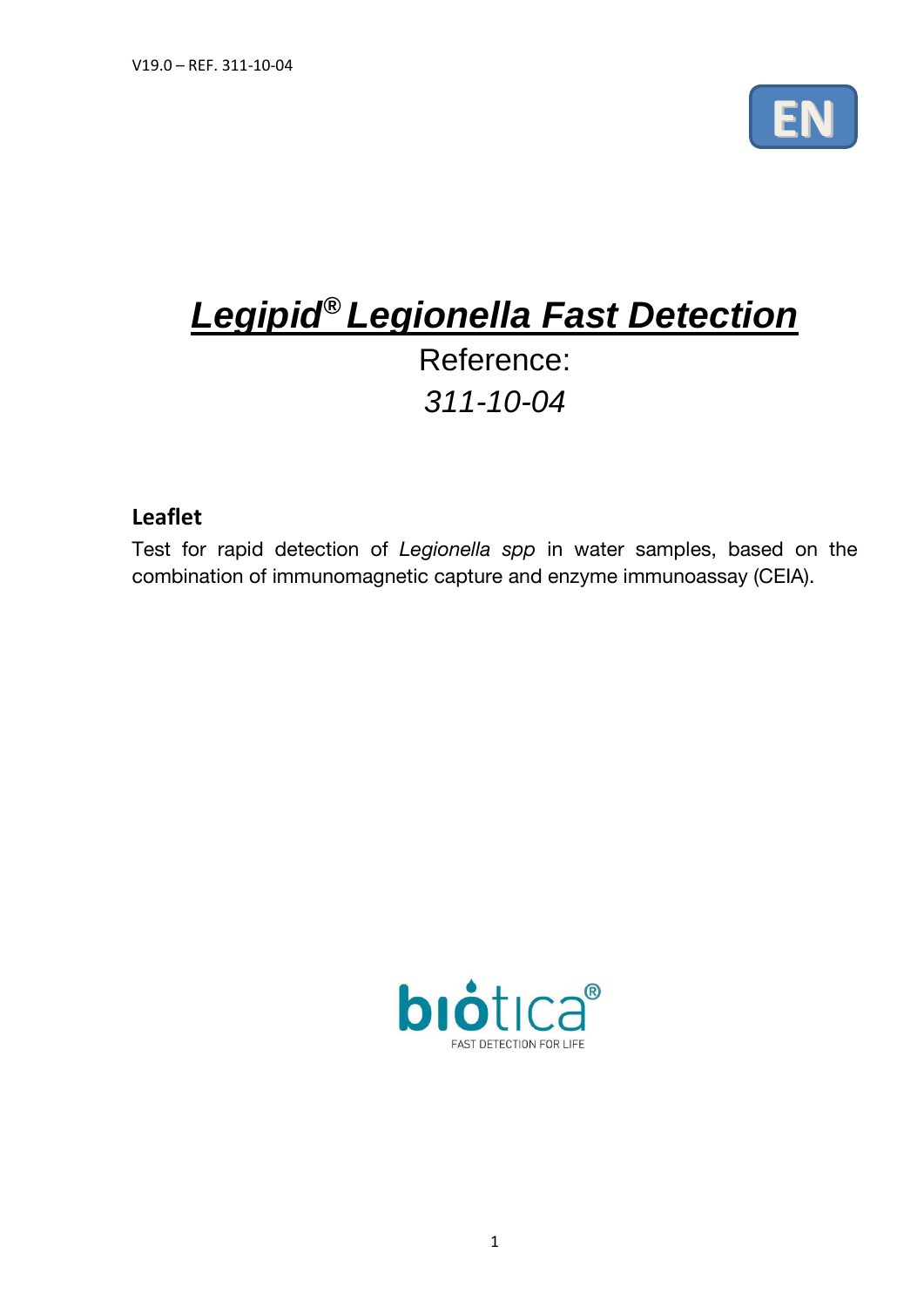# **INDEX**

# I. INTRODUCTION

II. TECHNOLOGY BEHIND THE TEST Legipid® Legionella Fast Detection

III. KIT REAGENTS AND COMPONENTS

IV. EXPIRY AND STORAGE

V. MATERIAL REQUIRED BUT NOT PROVIDED

VI. CAUTIONS AND RECOMMENDATIONS

VII. PROTOCOL

A. SAMPLE PREPARATION

B. ANALYSIS

C. RESULTS AND INTERPRETATION OF TEST

VIII. CONFIRMATION OF POSITIVE RESULT

IX. FEATURES AND VALIDATION OF TEST

X.REFERENCES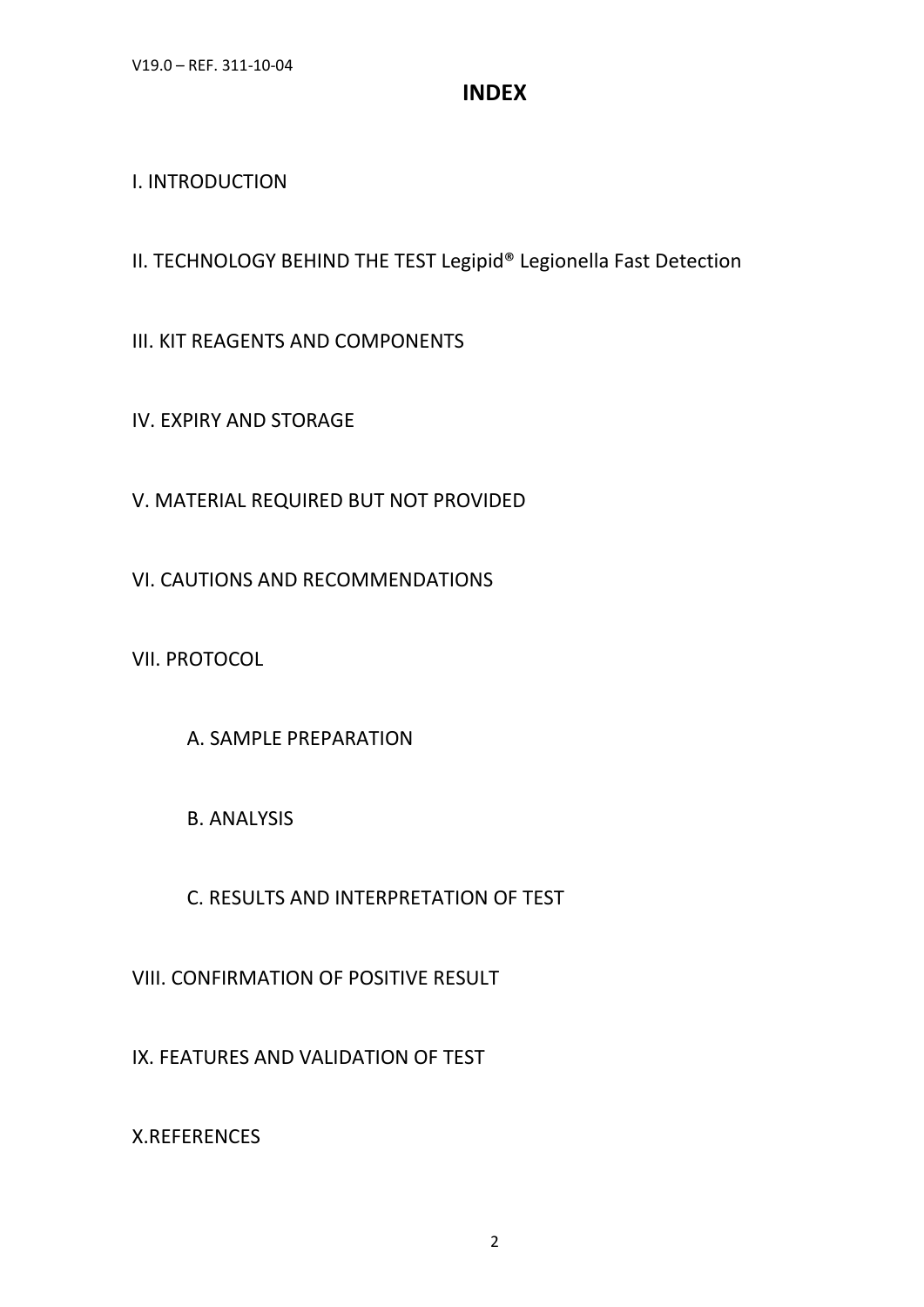#### **I. INTRODUCTION**

**Legipid**® *Legionella* **Fast Detection (Cat. No. 311-10)** It is a simple and quick test for presumptive detection of *Legionella* spp in tap, natural and industrial water. The test combines magnetic immunocapture and enzyme-linked immunoassay (CEIA) with enzymatic colorimetric reaction for quick 1 hour test, after pre-concentrate a sample.

# **II. TECHNOLOGY BEHIND THE TEST Legipid®** *Legionella* **Fast Detection**

The original sample of water is concentrated by filtration or the like, and this prepared sample is eluted and dispensed into a cuvette to be analyzed by the method CEIA. A suspension of magnetic particles that bind to *Legionella* is added. If *Legionella* cells are present in the prepared sample, they will bind to the antibodies immobilized on magnetic particles to form complex bacteria / particle. As these complexes may be separated by a magnet, they are easily washed and resuspended. The complexes are incubated with an anti-*Legionella* antibody conjugated with an enzyme, to form labeled complexes. After washing the *Legionella* / particle complexes are visualized colorimetrically, when the enzyme substrates are added. This test includes the following 3 main stages:



# **III. KIT REAGENTS AND COMPONENTS**

The reference **311-10-04 (100 tests)** contains the items listed in the following table:

| Reagent/Component                          | ID | Amount                    |
|--------------------------------------------|----|---------------------------|
| Eluent                                     | LO | 1 flask (1050 mL)         |
| Capture reagent (immunomagnetic particles) |    | 1 flask (105 mL)          |
| Wash buffer                                | 2  | 2 flask (2 X 940 mL)      |
| Enzyme conjugated Anti-Legionella antibody |    | 1 flask (105 mL)          |
| Enzymatic cosubstrates                     |    | 35 tetra dose (35 x 5 ml) |
| Stop reagent<br>L5                         |    | 1 flask (11 mL)           |
| Cuvette                                    | CВ | 100 units                 |

The concentrator **MP4-Hunter (311-MP4-00)** contains the elements listed in the following table:

| MP4-Hunter (ref. 311-MP4-00), 1 unidad |             |        |  |  |  |
|----------------------------------------|-------------|--------|--|--|--|
| Component                              | חו          | Amount |  |  |  |
| Magnetic holder for 4 cells            | 311-MP4-MH  | 5      |  |  |  |
| Insertable holder for 4 cuvettes       | 311-MP4-CH  | 5      |  |  |  |
| Clamping support                       | 311-MP4-BB  | 5      |  |  |  |
| Mat positioner (*)                     | 311-MP4-TC  |        |  |  |  |
| Platform <sup>(**)</sup>               | 311-MP4-P   |        |  |  |  |
| Orbital Shaker (**)                    | 311-MP4-AGT |        |  |  |  |

(\*)Avoid excessive proximity between magnets. If not available, maintain a distance of at least 12 cm between hubs. (\*\*) Not supplied if you opt for the manual stirring during the test.



 **311-10 CB 311-MP4-00** 

Components MH, CH and BB can be separately acquired as a set under reference MP4-SP.

The assembly and disassembly of the concentrator is as follows: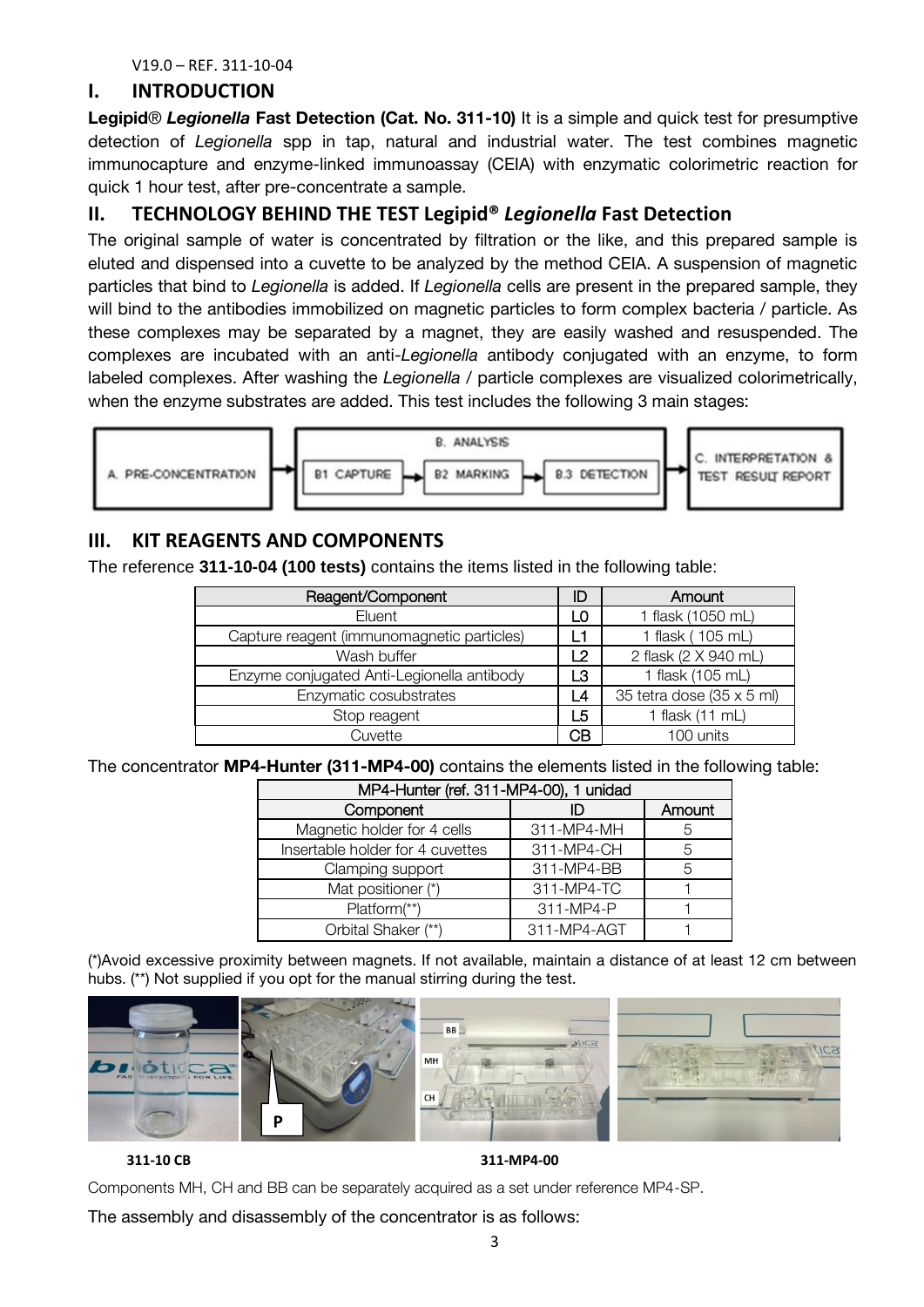#### **ASSEMBLY MP4**

 $I = \begin{pmatrix} 1 & 0 & 0 \\ 0 & 0 & 0 \end{pmatrix}$ . External into the holder (CH). Enter each curve holder (CH) is a magnetic holder (CH). In a magnetic holder (CH) in a magnetic holder (CH). In a magnetic holder (CH) is a magnetic holder (MH). Fit the unit in its clamping support (BB) (pressure slightly ahead and push it down).

# **DISASSEMBLY MP4**

Disengage the clamping support (BB). Separate the cuvette holder (CH) of the magnetic holder (MH).



The holder minimizeries carenze (CH) can be either manually shaked on the positioning<br>mot (211 MB4 TC) or using an orbital shaker (211 MB4 ACT)

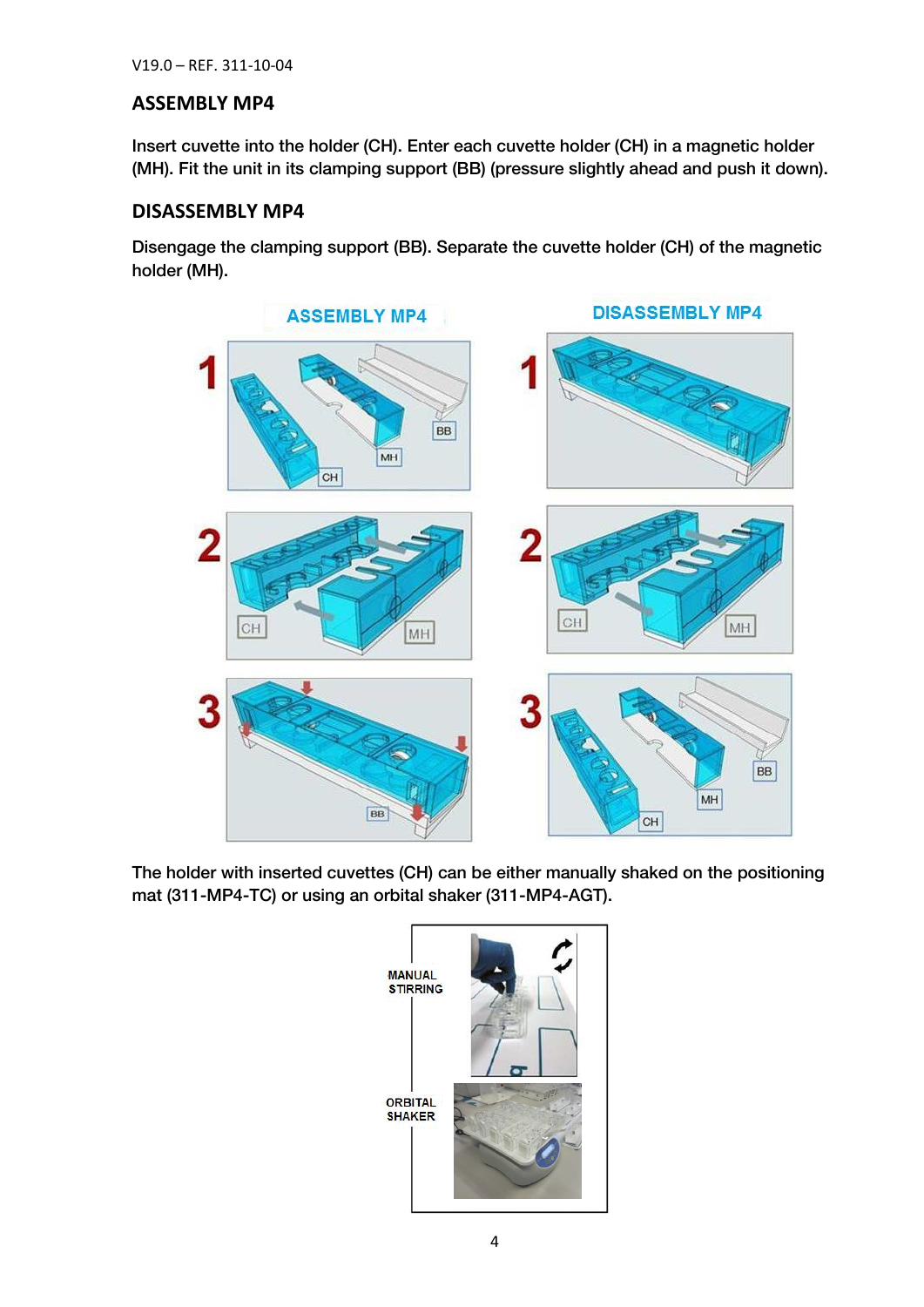# **IV. EXPIRY AND STORAGE**

Once received, the kit is stored between +2°C and +8°C, preferably at +4°C. The expiration of the reagents, properly stored, is **5 months from the date of manufacture**. All reagents include their own batch number and storage conditions. These conditions are also found in the packaging. In addition, the protocol includes code, lot number and expiration date, ensuring the traceability of all reagents. You can ask the manufacturer for a certificate of analysis.

# **V. MATERIAL NEEDED BUT NOT PROVIDED**

- Graduated bottle with screw cap, for elution of the filter.
- Glass fiber filter, 2.7μm pore diameter, for use as a pre-filter (\*).
- Membrane filter, 0.4μm pore diameter in the case of polycarbonate filters (\*\*).
- ♦ Container for residue.
- 10-100μl pipettes, 100-1000μl and 1-5ml.
- Filtration apparatus (\*\*\*), to pre-concentrate water samples by membrane filtration.
- Optional: Semi micro cuvettes for spectrophotometer reading (ref.511-10-04, box 100 units).
- Optional: Primelab (ref 911-10-PL).
- $\bullet$  Optional: vortex mixer or sonicator to elute the filter (the elution can be done manually).

*(\*) The use of a glass fiber filter of 2.7 micron pore size as prefilter for water samples is recommended only for* 

<sup>\*\*</sup>) Smaller pore diameter is possible but it can hamper the filtration

*(\*\*\*)* Note: Contact us for detailed information on equipment recommended by our technical department *(\*\*\*) Note: Contact us for detailed information on equipment recommended by our technical department*

# **VI. PRECAUTIONS AND RECOMMENDATIONS**

- ◆ This test should be performed by properly trained personnel.
- This test is designed for the following matrices: tap, natural and industrial water.
- The product is safe under normal conditions of use. Avoid contact with the eyes. If splashing might occur, wear safety glasses.
- ◆ Avoid skin contact by wearing gloves. (See MSDS)
- Attention: Certain isolates cannot be detected below  $10^6$  CFU.
- Stable products. It is unlikely to react dangerously under normal conditions of use.
- The product should be disposed of in accordance with current regulations. Dispose of empty containers through the process of recycling or waste disposal.
- The assay performance depends on strict compliance with the following practices, especially regarding to the correct execution of the protocol:
	- $\dot{\bullet}$  Do not use reagents after the expiration date.
	- Using as negative control the same eluent (L0) used in sample preparation (elution).
	- $\dot{\mathbf{o}}$ Use a negative control (L0 reagent) for each batch of test.
	- **b** Bring test reagents (18-26 ° C) at least 30 minutes before use.
	- Shake the reagent L1 before use, to the homogeneity of the magnetic particles.  $\dot{\mathbf{o}}$
	- ô. Run carefully washing steps (reagent L2).
	- **The cuvettes are disposable. Do not reuse.** ô.
- Leave to warm at least for 30 minutes the following amounts of reagents per test to be performed:
	- L0: 10 ml
	- **b** L1: 1 ml per test (before taking the relevant ml shake the original reagent bottle L1 until a completely homogeneous suspension).
	- L2: 18 ml
	- L3: 1 ml
	- **b** L4: each flask is for 4 tests.
	- L5: 0.1 ml
- **The tempered volumes must not be stored in a refrigerator again. Discard.**
- **Allow the required amount of L3 to reach room temperature protected from light.**
- Use the positioning mat (311-MP4-TC). If not, keep a distance among concentrators of at least 12 cm.
- For highly colored samples: after emptying supernatants, the assembled MP4 module can be tilted forward up to 45 °to allow the residual liquid to drain to the bottom of the cuvettes, in the opposite side of the retained magnetic beads. This allows the elimination of this liquid by using a pipette.
- **The reagents are supplied in excess. Do not use of any reagent excess. Do not mix batches.**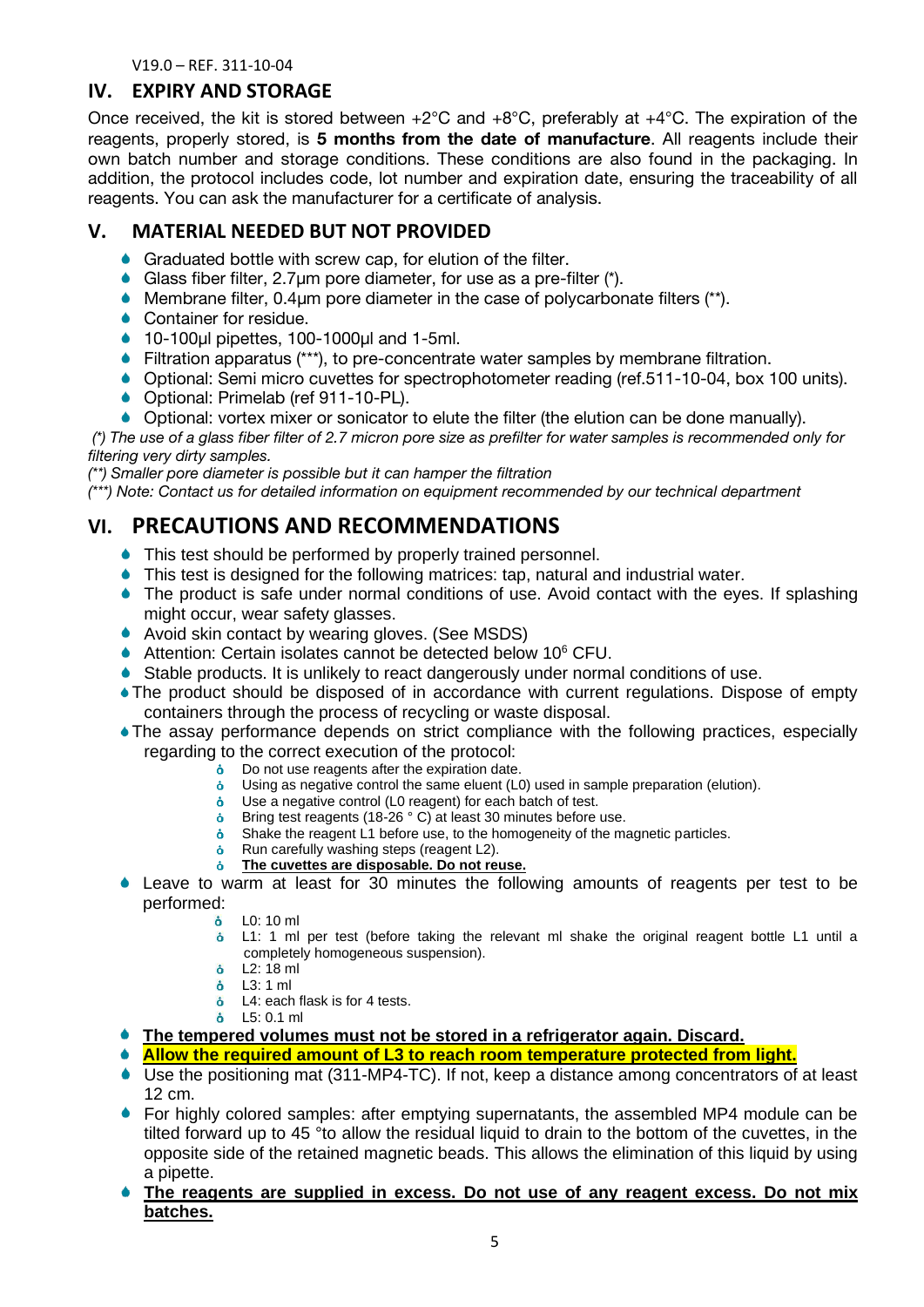# **VII. PROTOCOL**

It is strongly recommended to read this protocol carefully before starting the test.

# **A. Sample preparation**

- **1.** Collect the sample volume of the original water to be concentrated (e.g. by filtration).
- **2.** Add 10 ml of eluent in a flask. Use L0 as eluent.
- **3.** Filter the collected volume using a membrane filter (\*). For very dirty samples you can use a glass fiber pre-filter of 2.7 µm pore diameter placed on top of the filter.
	- (\*) AOAC PTM validation used 0.4 µm



**4.** Carefully separate the filter from the filtration system and put it into the flask with the eluent prepared in step 2. Optionally filter can be cut into pieces with scissors. If you have also used the pre filter, please remove it and discard.





- **5.** Elute the filter by shaking. This agitation can be:
	- a. Manual (2 minutes)
	- b. Vortex (2 minutes)
	- c. Ultrasonic bath (5 minutes)



# **The eluted sample is called prepared sample.**

For an optimal recovery, shake this sample just before transferring to the cuvette.



#### **Note:**

For each sample batch, a negative control is performed with the same reagent used eluent (L0)

Protocol based on the contents of the ISO 11731 standard for detection and enumeration of *Legionella* in water.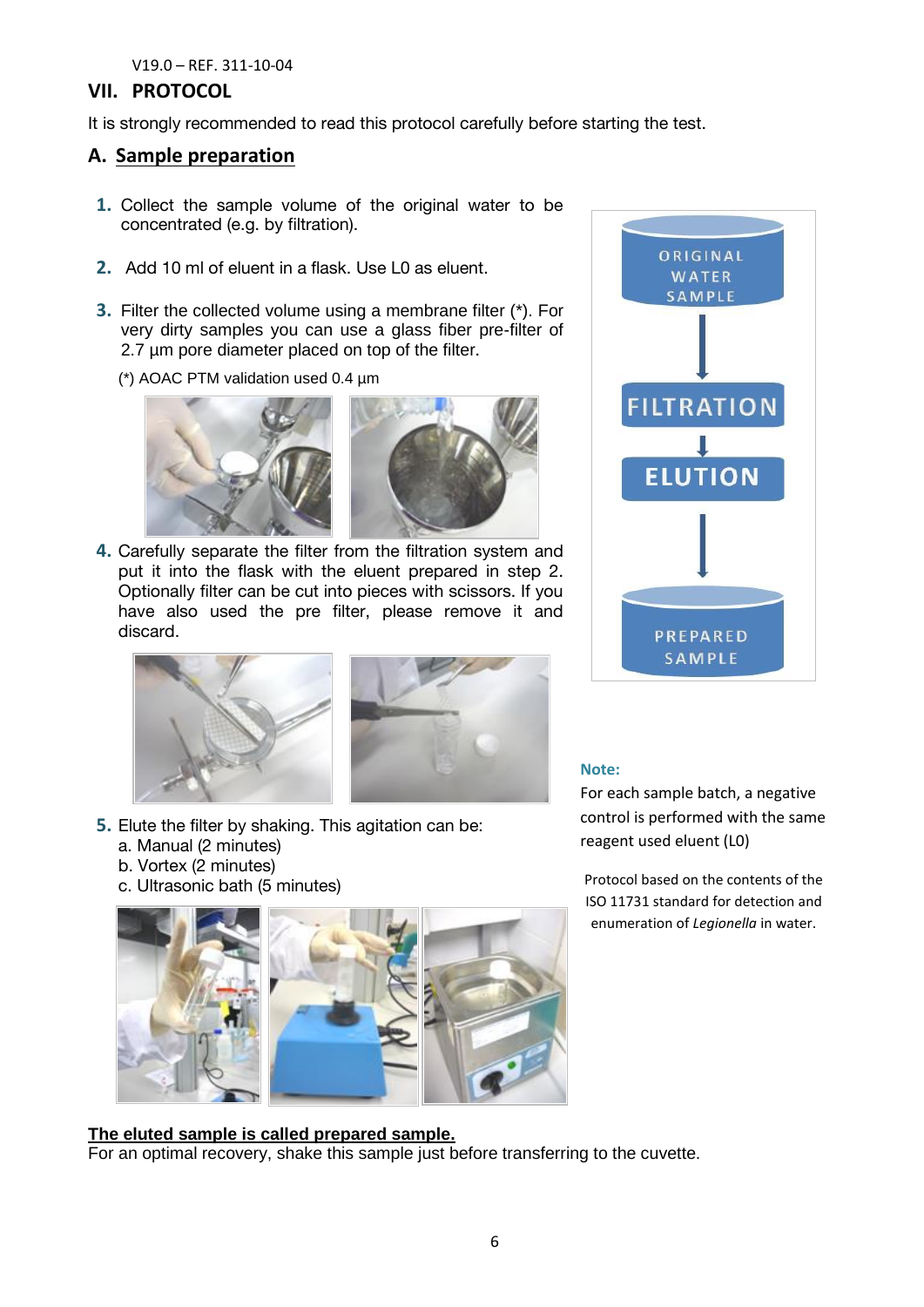# **B. Analysis with the kit Legipid®** *Legionella* **Fast Detection**

#### **Before starting the test:**

- $\dot{\mathbf{o}}$ **Prepare only the amounts of reagents needed and let 30 minutes at room temperature before use.**
- $\dot{\bullet}$  Insert the cuvettes (CB) in its support (CH), as many as trials are going to be performed and another one for the control.

**If there is no shaker (AGT) with platform (P)**: manually manipulate the CH on the mat (TC).

### **B.1) CAPTURE STAGE**

**1.** Add each **prepared sample (9 ml)** in the corresponding cuvette (T). Then add L0 (**9 ml)** to the control cuvette (C) (just one control per testing batch). Apply to all cuvettes all the steps that follow.

**2. Gently shake the L1 by repeated inversions until a completely homogeneous suspension**. Resuspend by gentle and repeated pipetting, and then add **1 ml** in each cuvette. **PLACE THE PLUGS** into cuvettes.



**3.** Insert cuvette holders (CH) on the platform (P), if you have it, so that the **cuvettes are horizontal**. Stir at **80 rpm** for **15 minutes** on the orbital shaker (manual: on the mat in gentle sway shake 3 times every 3 minutes).



**4.** Remove the cuvette holders (CH) from the platform (P), if you have one, and **REMOVE AND DISPOSE THE PLUGS** (place the cuvettes upright). Assemble MP4 (see p. 4) and place in position on the mat (TC). Wait 5 minutes to retain the magnetic particles.

**5.** Discard supernatant by emptying **the cuvette on the opposite side to magnets**, by tipping this assembly up.

**6.** Disassemble the MP4 and insert the cuvette holder (CH) upright on the platform (P) on the orbital shaker (manual: on the mat). Then add **4.5ml of reagent L2 in each cuvette**.

**7.** Shake WITHOUT PLUGS at **350 rpm** for **10 seconds** (manual: on the mat in vigorous shake swing) to resuspend the particles.

**8.** Remove the cuvette holders (CH) from the platform (P) - if you have it -, assemble the MP4 and place it in their position on the mat (TC) and wait **3 minutes** to retain the magnetic particles.

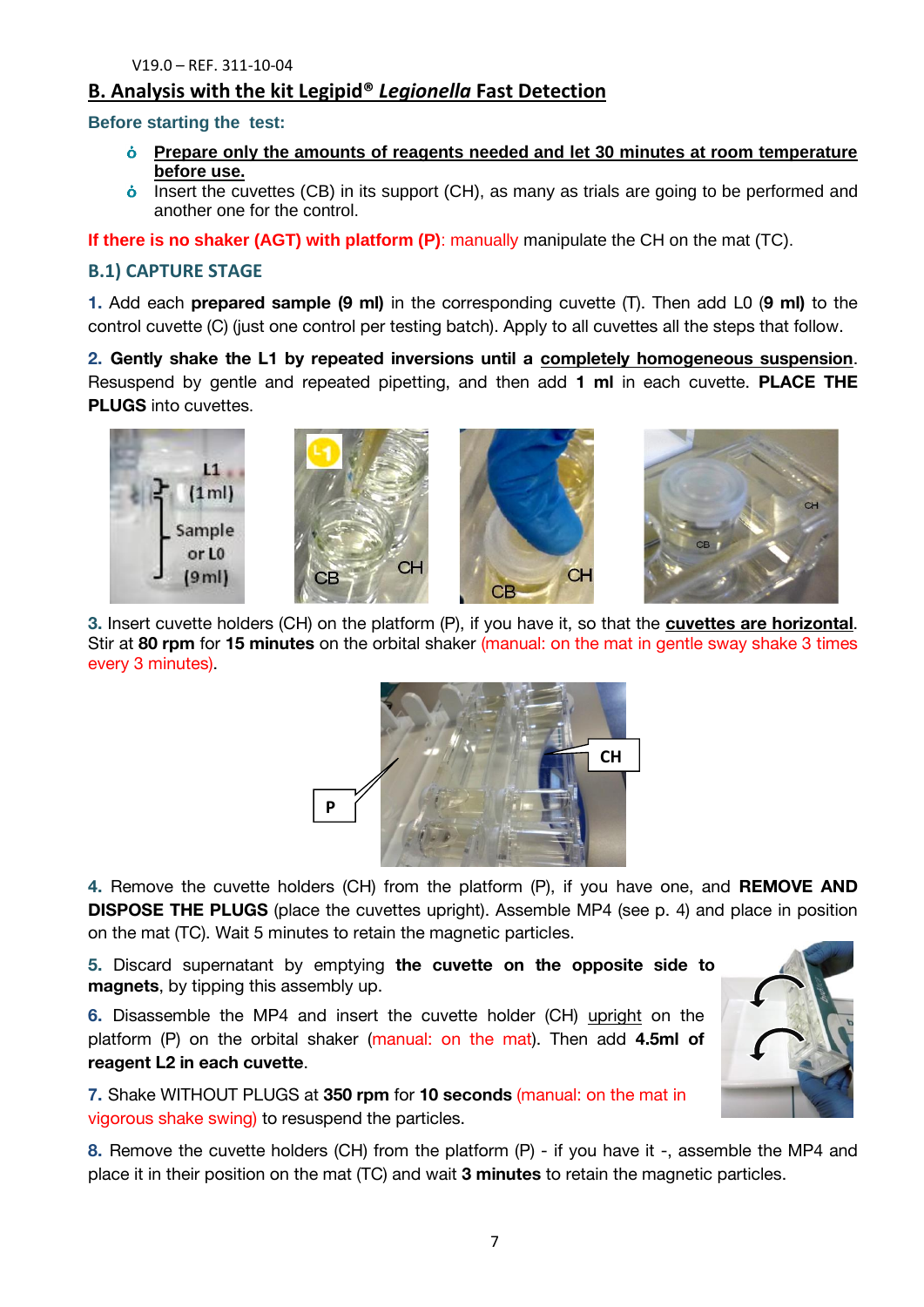**9.** Discard supernatant emptying the cuvettes on the **opposite side to the magnets**, by tipping the assembly up.

# **B.2) MARKING STAGE**

**1.** Disassemble the MP4 and insert the cuvette holders (CH) upright onto the platform (P) in the orbital shaker (manual: on the mat). Add **1 ml** of reagent L3 in each cuvette.

**2.** Shake WITHOUT PLUGS at **250 rpm** for **10 seconds** (manual: on the mat in vigorous shake swing) and then at **80 rpm** for **10 minutes** (manual: gentle sway every 2 minutes for 10 minutes).

**3.** Separate cuvette holders (CH) from the platform (P), if you have one, and assemble the MP4. Place them in their position on the mat (TC) and wait **3 minutes** to retain the magnetic particles.



**4.** Discard supernatant by pouring on the **opposite side to the magnets**, by tipping up the assembly.

**5.** Disassemble the MP4 and insert the cuvette holders (CH) upright onto the platform (P) in the orbital shaker (manual: on the mat). Then **add 4.5ml of reagent L2 in each cuvette**.

**6.** Shake at **350 rpm** for **10 seconds** WITHOUT PLUGS (manual: on the mat shake in energetic swing) to resuspend the particles.

**7.** Separate cuvette holders (CH) from the platform (P), if you have it. Assemble the MP4 and place them in their position on the mat (TC). Wait **3 minutes** to retain the magnetic particles.

#### **8. Repeat steps 4, 5, 6 and 7 (of this section B.2 MARKING STAGE) twice**

# **B.3) DETECTION STAGE**

**<sup>1</sup>.** Discard supernatant by pouring on **the opposite side to the magnets**, by tipping up the assembly. Disassemble the MP4 and insert the cuvette holders (CH) upright onto the platform (P) in the orbital shaker (manual: on the mat).

**2.** Prepare the reagent L4 (one vial for each 4 trials): unseal the protective cap and remove it. Press the piston to be fully inserted into the shutter. **Shake the mixture vigorously for 10 seconds. Once the reagent L4 is prepared, it should be used immediately.**



**3.** Open the vial of L4 just before use. To do this remove the shutter with the piston inserted, applying light pressure with the thumb side.

**4. Immediately add 1 ml pipette to each cuvette**. Shake WITHOUT PLUGS at **80 rpm** for **2 minutes** (manual: on the mat in gentle sway). Start shaking at **250 rpm** for the first **10 seconds** (manual: swing energetically) to resuspend the particles.

(Note: count time from the first addition of L4)

**5.** Stop shaking. Add **100 µl of L5** to each and every one of the cuvettes and shake for **5 seconds at 80 rpm** (manual: on the mat in gentle sway).

(Note: add reagent L5 in the same order as the L4 was added)





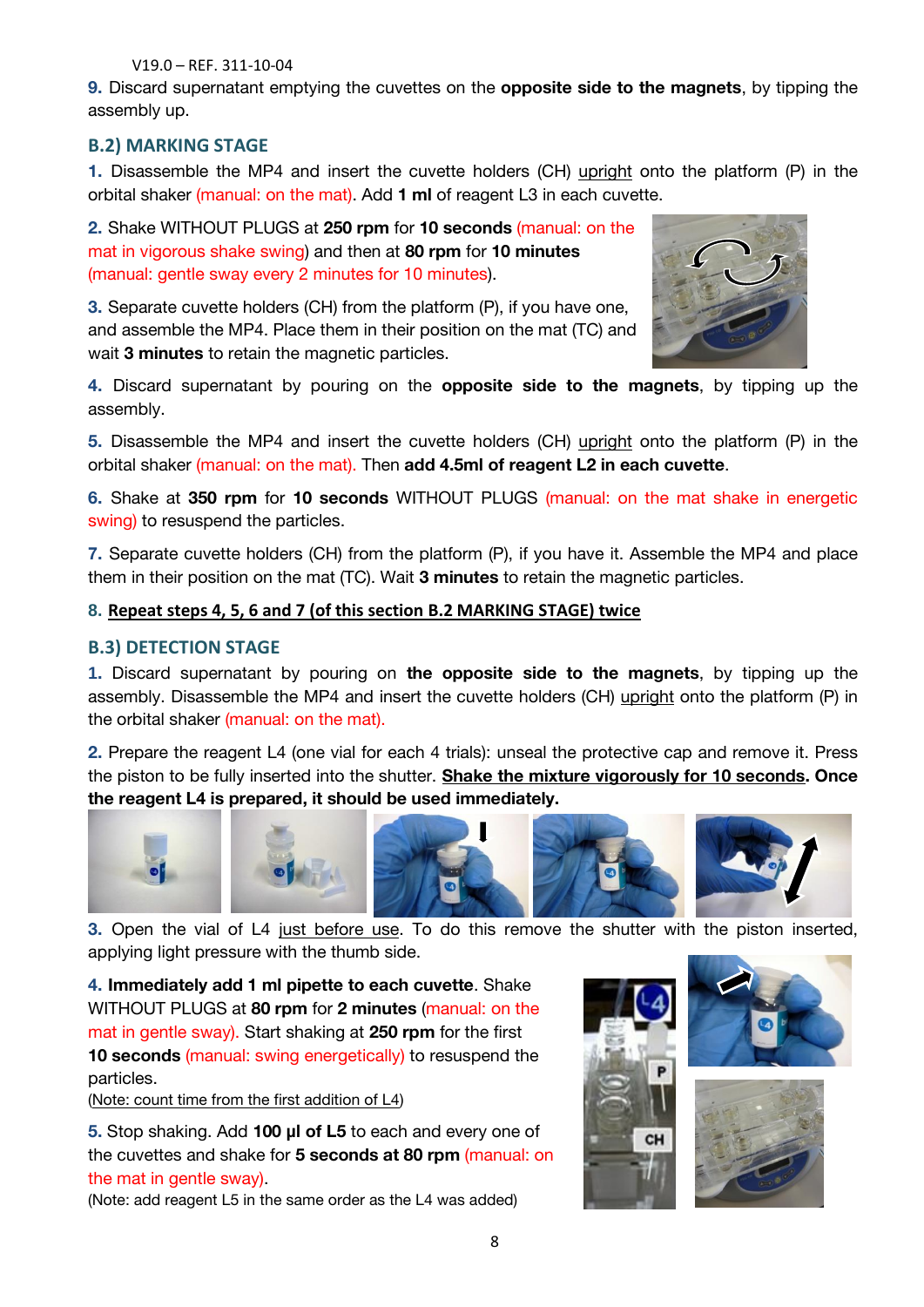**6.** Separate cuvette holders (CH) from the platform (P), if you have it, and reassemble the MP4. Wait **5 minutes** to retain the magnetic particles.

### **C. RESULTS AND INTERPRETATION OF THE TEST**

#### **C.1. Visual Interpretation**

The visual interpretation of the test results is summarized in the following diagram:



T: COLOR OF THE TEST C: COLOR OF THE CONTROL

**The result of the test (T) is considered POSITIVE if** the test (T) presents more color than the control (C) after **2 minutes** from the start of the colorimetric reaction. The overall estimate of the level of *Legionella* spp can be obtained by comparing the color of the test (T) **with the color chart**.



Below the first color of the card: up to two orders of magnitude (10<sup>2</sup> CFU<sub>eq</sub> / volume examined). Below the second color of the card: up to three orders of magnitude  $(10^3$  CFU<sub>eg</sub> / volume examined). Over the second chart color: equal to or greater than four orders of magnitude (10<sup>4</sup> CFU<sub>eq</sub> / volume examined).

**The result of the test (T) is considered NEGATIVE if** the test (T) has no color difference with the control (C) after **2 minutes** since the beginning of the colorimetric reaction.

#### **C.2. Optical reading**

**(1)** Transfer 1ml of the supernatants Control (C) and Tests (T), each in its corresponding cell reading. *Ine particles retained by the magnet* 

*(If you have a Primelab device, follow the instructions; If you are using another colorimeter, continue* (**If you have a Primerlab device)** the instructions; If you are using a primerical device  $\frac{1}{2}$  and  $\frac{1}{2}$  you are using a primeric  $\frac{1}{2}$  and  $\frac{1}{2}$  and  $\frac{1}{2}$  and  $\frac{1}{2}$  and  $\frac{1}{2}$  and  $\frac{1}{2}$  and **with the following steps)**

**(2)** Measure absorbance at 429 nm in a cell filled with distilled water. Set the absorbance at zero.

**(3)** Measure absorbance at 429 nm of the supernatant of the control (C), as reference. Readjust the absorbance to zero.

**(4)** Measure the absorbance of the supernatant of each test (T). Immediately read: always within 10 minutes since the end of the colorimetric reaction.

*Note: If the the length of the light path is not 1 cm, the corresponding correction is necessary. Follow the manufacturer's instructions of your optical reader.*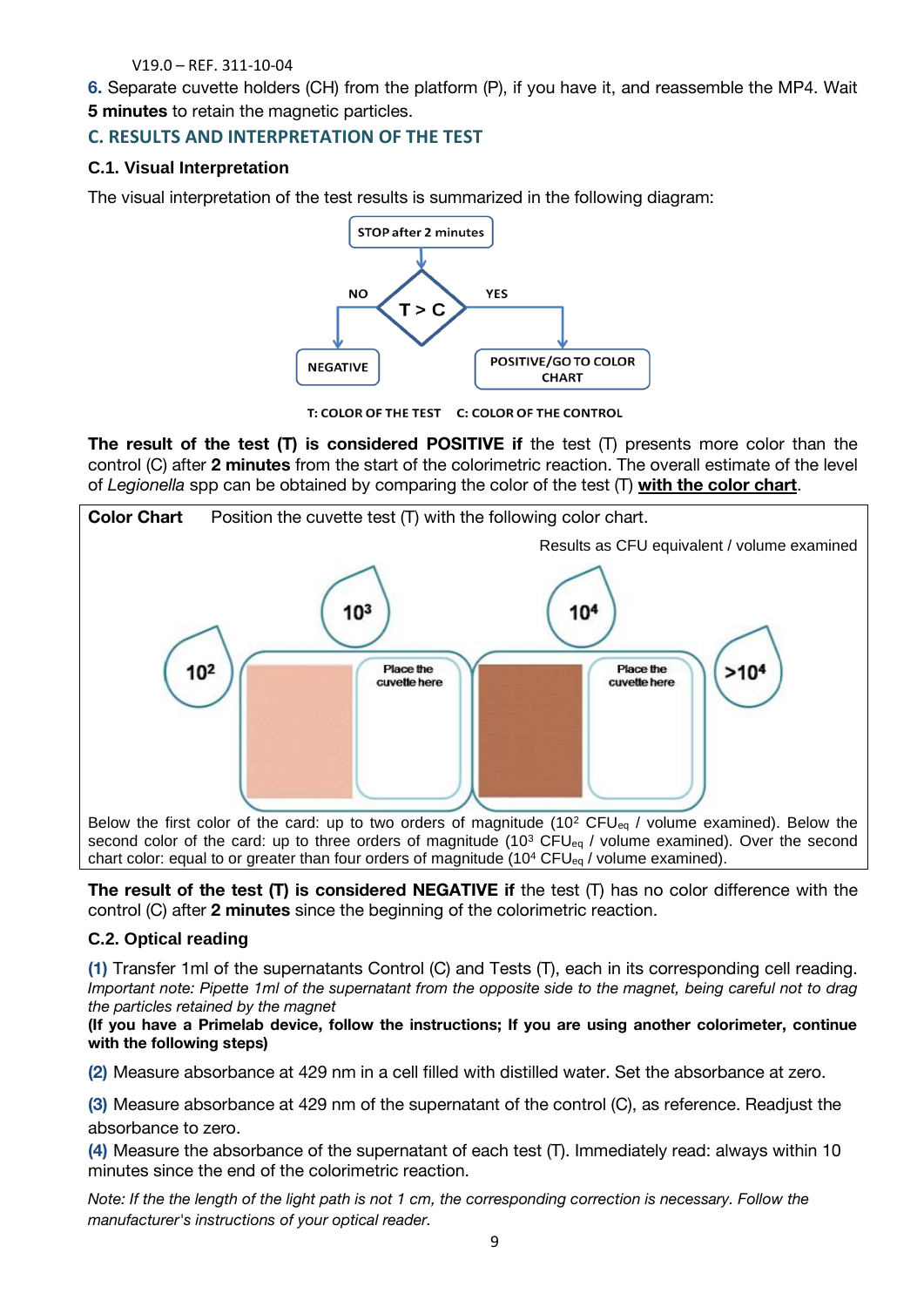**Negative results** - tests of samples with relative absorbance readings below the cutoff value (Ar = 0.04 units) are negative and are reported as Not Detected.

**Positive results** — tests of samples with relative absorbance readings above the cutoff value (Ar = 0.04 units) are positive and are reported as Detected.

**(5)** For positive results, obtain the log<sub>10</sub> of relative absorbance.

**(6)** Estimate the concentration of *Legionella* spp in the volume examined entering the value of the  $log_{10}$  of the relative absorbance (Ar) in the following formula:

**y** = 2.3061 x + 4.9815, where  $x = \log_{10} (Ar)$  and  $y = \log_{10} (CFU_{eq} /$  volume examined)

**(7)** The result is obtained by applying the inverse transformation of the logarithm:

**Contamination (CFU**<sub>eq</sub> **/ volume examined) = 10<sup>***y***</sup><br>***Note: If desired, you can request an Excel spreadsheet programmed for automatic calculation of concentration. Note: If desired, you can request an Excel spreadsheet programmed for automatic calculation of concentration.*

#### **At the end of the trial empty cuvettes and dispose. Do not reuse the cuvettes or the remains of reagents.**

# **VIII. CONFIRMATION OF POSITIVE RESULTS**

In the AOAC-RI certification, a positive result for Legipid® *Legionella* Fast Detection was considered a presumptive positive and was confirmed with standardized culture methods (for example ISO 11731: 1998) on a volume of 0.1-0.5 ml of the sample prepared. In the case of results that are inconsistent between Legipid® *Legionella* Detection Fast and the confirmation method, you should take steps to ensure the validity of results. The positive deviation may be associated with poor recovery of target bacteria by culture (viable but not culturable cells -VBNC-) microbiota which inhibits growth of *Legionella*, etc.), or insufficient compliance in protocolized washings step in the labeling stage.

# **IX. CHARACTERISTICS AND VALIDATION OF TEST**

Legipid® *Legionella* Fast Detection kit is a quick and simple test for the detection of *Legionella* spp in water samples. The relative level of detection is 93 CFU eq / volume examined (LOD50). With optical reading the limit of detection is 40 CFU  $_{eq}$  / volume examined and the quantification limit is 60 CFU  $_{eq}$  / volume examined.



Legipid® *Legionella* Fast Detection is validated by the AOAC-Research Institute in the Performance Tested Method Program to potable, natural and industrial water. Certificate No. 111101

# **X. REFERENCES**

**1**.International Organization for Standardization. 1998 ISO 11731: 1998. Water quality - Detection and enumeration of Legionella.

**3**. Ragull S, M Garcia-Nunez, Pedro-Botet ML, Sopena N, Esteve M, Montenegro R, et al Legionella pneumophila in Cooling Towers: Fluctuations in Counts, Determination of Genetic Variability by Pulsed-field gel electrophoresis (PFGE) and Persistence of PFGE Patterns. Applied and Environmental Microbiology, 2007; 73: 5382-5384

**4**. Alleron L, Frère J, Merlet N, Legube B. Monochloramine treatment you induce a viable but non culturable state into planktonic and biofilm Legionella pneumophila Populations ,. In N. P. Cianciotto, Y. Abu Kwaik, P. H. Edelstein, B.S. Fields, D.F. Geary, T. G. Harrison, C. Joseph, R.M. Ratcliff, J. E: Stout, and M.S. Swanson (eds.), Legionella: state of the art 30 years after ITS recognition, ed. ASM Press, Washington, DC. 2006. p. 533-537

**5**. Steinert M, L Emody, Amann R, Hacker J. Resuscitation of feasible nonculturable but Legionella pneumophila JR32 by Acanthamoeba castellanii Philadelphia. Applied and Environmental Microbiology, 1997; 63: 2047-2053.

**6**. Garcia, M. T., Jones, S., Pelaz, C., Miller, R. D. & Abu Kwaik, Y. (2007). Acanthamoeba Polyphaga feasible resuscitates non-culturable Legionella pneumophila after disinfection. Environ. Microbiol. 9, 1267-1277.

**7**. Pilar Delgado-Viscogliosi et al. 2005. Rapid Method for Enumeration of *Legionella pneumophila* feasible and Other *Legionella spp* in Water. Applied and Environmental Microbiology, Vol. 71, No. 7, p.4086-4096.

**User warning**: Use this product only for environmental analysis

| Lot No:<br><b>Expiry date from</b> | For Technical assistance contact: Biótica, Bioquímica<br>Analítica, S.L.<br>Parque Científico y Tecnológico, Universidad Jaume I<br>Edif. Espaitec 2, ground floor, lab 2 | <b>biotica</b> ®               |
|------------------------------------|---------------------------------------------------------------------------------------------------------------------------------------------------------------------------|--------------------------------|
| manufacturing:                     | 12071 – Castellón, Spain                                                                                                                                                  | <b>FAST DETECTION FOR LIFE</b> |
|                                    | www.biotica.es info@biotica.es                                                                                                                                            |                                |
|                                    | Tel.: +34 964108131 Fax: +34 964737790                                                                                                                                    |                                |

**<sup>2</sup>**. International Organization for Standardization. ISO 11731-2 2004: 2004. Water quality - Detection and enumeration of Legionella - Part 2: Direct membrane filtration method for waters With low bacterial counts. International Organization for Standardization, Geneva, Switzerland.